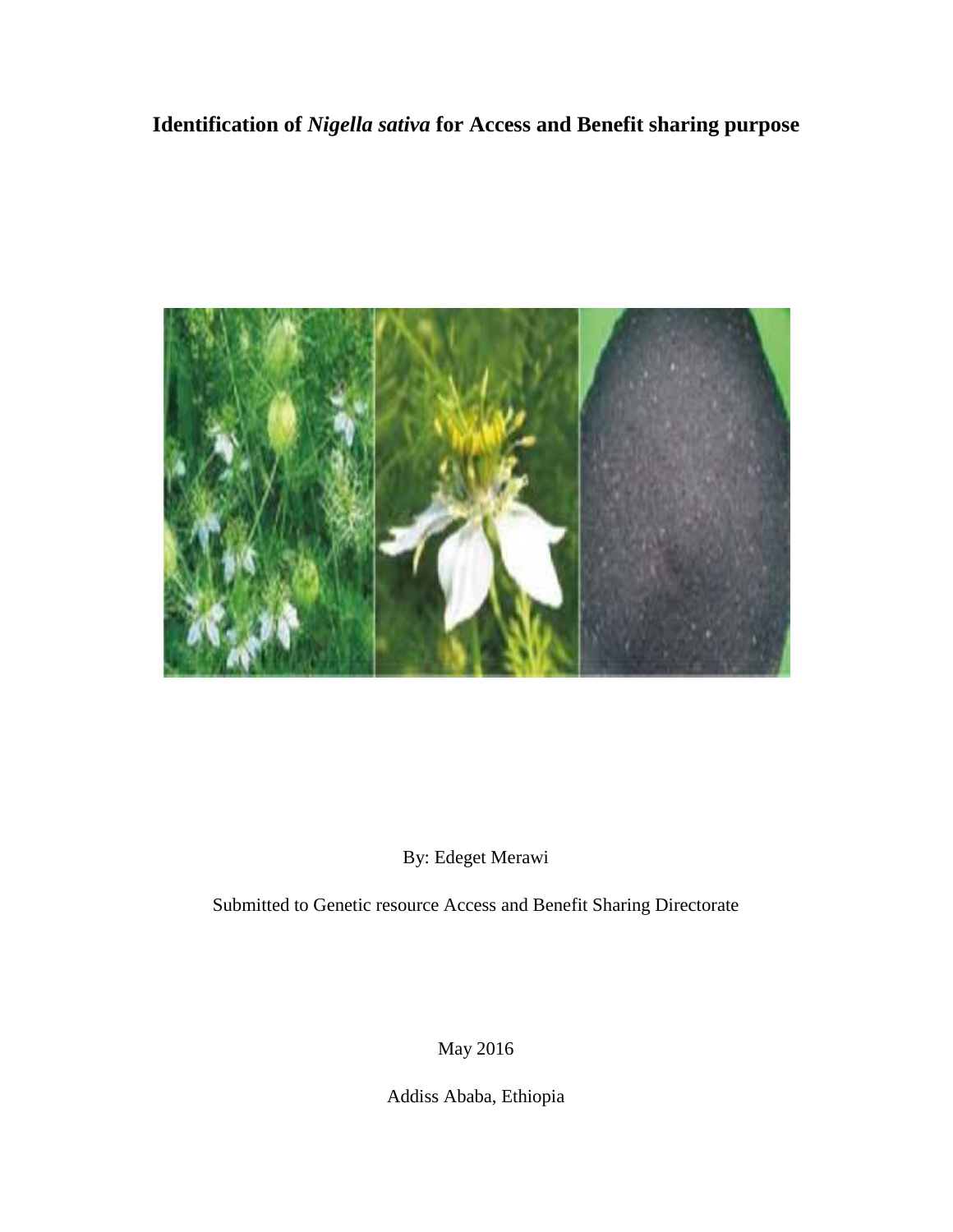#### **1. Introduction**

Bioprospecting is the exploration of biodiversity for commercial valuable genetic and biochemical resources. The Ethiopian Biodiversity Institute is the legal mandated institute to access genetic resources and community knowledge for commercial and non-commercial purpose. Therefore, the institute is calling any local and international company or organization to access *Nigella sativa* considering the use, potential distribution and interest of the institution as per the proclamation No. 482/2006. (Access to genetic resources and community knowledge, and community rights proclamation.

#### **2. Taxonomy and the plant biology**

Taxonomically, this species is classified as the family Ranunculaceae. The English name is black seed or the black cumin. Locally, the species has different names in different localities. For example in Amharic, the species is named as "Tiqure Azemude" (Volume 2 part 1, 1988). It is an indigenous, annual and branched herb up to 0.7m tall. Structurally, the Stem is ribbed, sometimes hollow when old. Leaves with blade up to 7 x 5 mm, having segments very narrow and basal leaves with light green petiole, greatly widened at the base*.* A cultivated plant mostly grown in back gardens of homesteads, also on heavier Soils as a field crop, tolerating a wide range of soils, occasionally found growing as wild; 1500-2500 m a.s.l. Seeds found in most local markets and assumed to be grown through-out the agricultural highlands (Ermias Dagne, 2009).

#### **3. Multi-use of** *Nigella sativa* **in Ethiopia**

This species is an important spice to Ethiopia, commonly used to add flavor to bread*.* Medicinally, the plant is very essential for many complaints. In Ethiopia the seeds are an important spice used in preparing hot pepper sauce and other dishes. They are also used to give flavor for bread. They are mixed with melted butter, wrapped in a piece of cloth and sniffed to relieve some types of headaches (Pers. Observ.). According to Inga and Sebsebe Demissew (2000), the seeds of *Nigella sativa* are used to induce an abortion.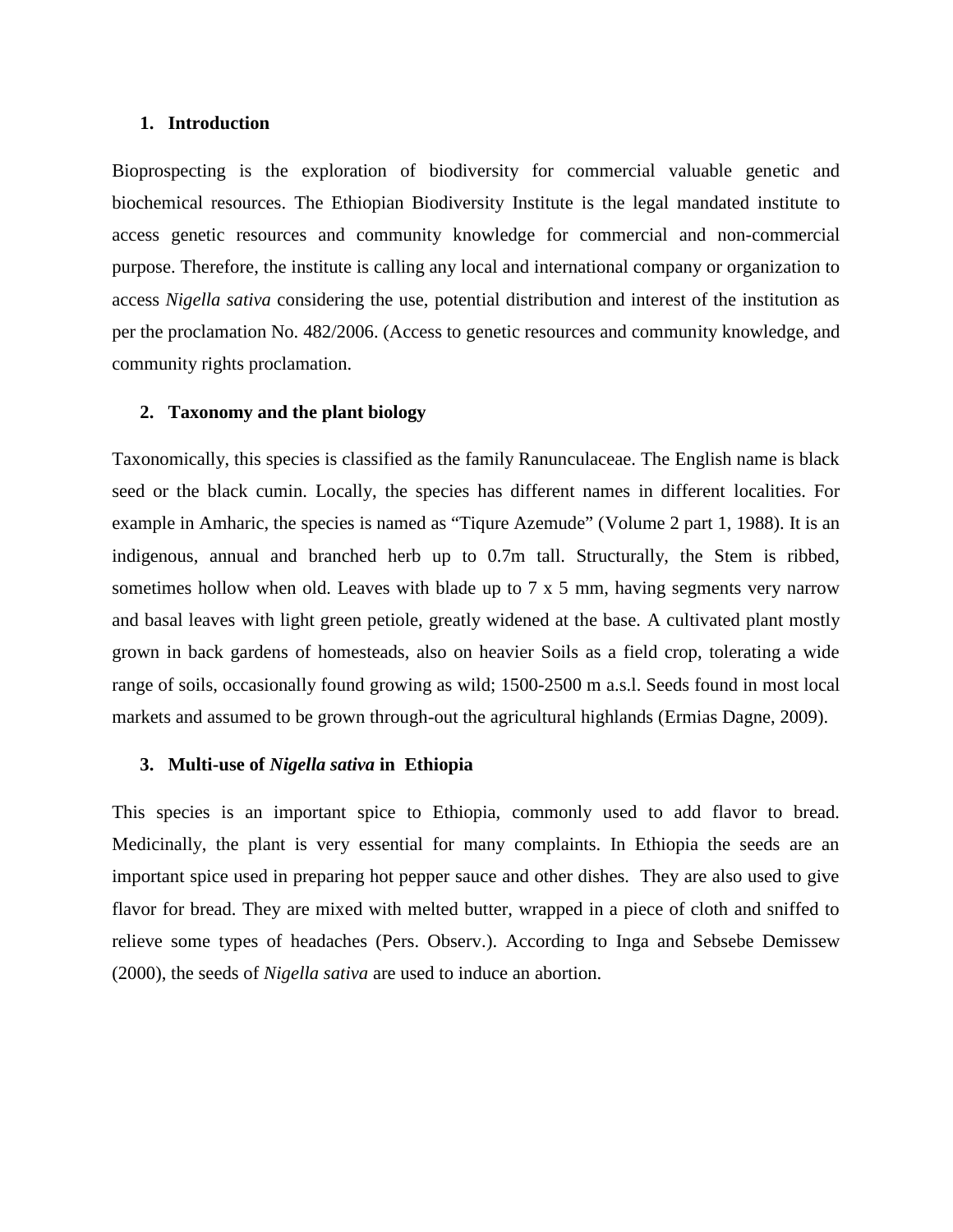### **4. Traditional uses of** *Nigella sativa*

*Nigella sativa* has been traditionally used for the treatment of a variety of disorders, diseases and conditions pertaining to respiratory system, digestive tract, kidney and liver function, cardio vascular system and immune system support, as well as for general well-being.

Black seeds usually stimulate the body's energy and helps recovery from fatigue and dispiritedness. Black seeds and their oil have a long history of folklore usage in Ethiopia and other country. The seeds have been traditionally used for the treatment of several diseases and ailments including asthma, bronchitis, rheumatism and related inflammatory diseases. A tincture prepared from the seeds is useful in digestion, loss of appetite, diarrhoea, dropsy, amenorrhoea, dysmenorrhoea and in the treatment of worms and skin eruptions. Externally the oil is used as an antiseptic and local anesthetic (Padmaa and Paarakh, 2010).

#### **5. Scientific researches and pharmacological potentials of** *Nigella sativa*

It is believed to be a miraculous herb that can cure multiple ailments and disorders. The positive inhibition may be attributed to the two important active ingredients of *N. sativa*, TQ and melanin. Different crude extracts of *N. sativa* were tested for antimicrobial effectiveness against different bacterial isolates. Crude extracts of *N. sativa* showed a promising effect against some of the test organisms. The most effective extracts were the crude alkaloid and water extracts. Antibacterial activity of *N. sativa* against clinical isolates of methicillin resistant *Staphylococcus aureus* was investigated (Hannan *et al*., 2008). Antibacterial activity of *N. sativa* against and triple therapy in eradication of Helicobacter Pylori in patients with non-ulcer dyspepsia was investigated. It was showed that *N. sativa* seeds possess clinically useful for anti *H. pylori* activity. The antibacterial activity of TQ and its biofilm inhibition potencies were investigated (Hannan *et al*. 2008).

#### **6. Medicinal use (Antifungal activity) of** *Nigella sativa*

Methanolic extracts and chloroform extracts of *N. sativa* have the strongest antifungal effect against different strains of *Candida albicans*. The aqueous extract of *N. sativa* seeds exhibits inhibitory effect against candidiasis in mice (Khan *et al.*, 2012). Anti dermatophyte activity of *N. sativa* extract was tested against eight species of dermatophytes, show a positive effect. The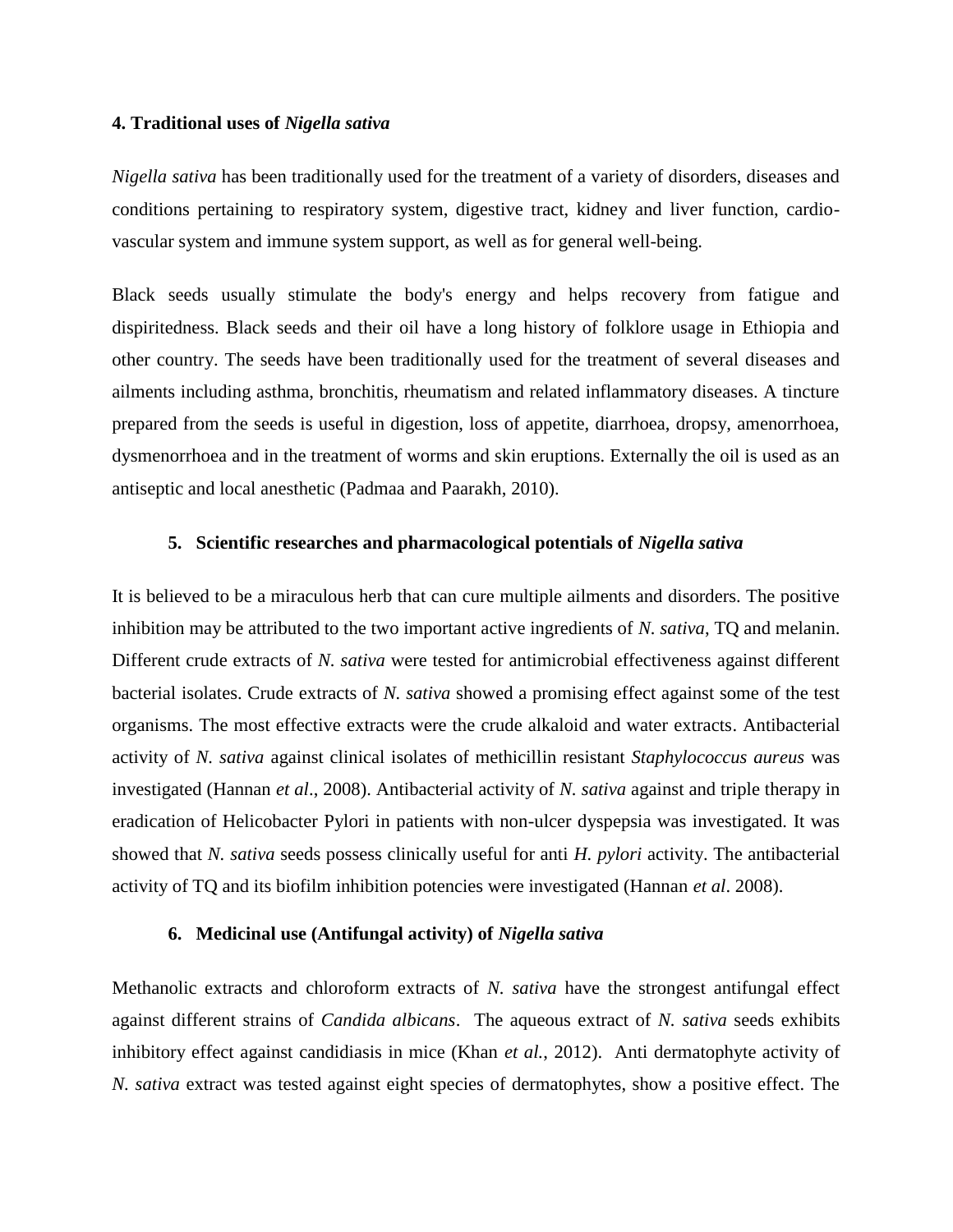anti yeast activity of the black cumin seed quinines, dithymoquinone and thymohydroquinone, were evaluated against six dairy spoilage yeast species. It was found that Antifungal effects of the quinones were compared with those of preservatives commonly used in milk products and show a positive effect (Abdel-Moneim *et al.*, 2013).

## **7. Compounds isolated from** *Nigella sativa*

Many active compounds have been isolated, identified and reported so far in different varieties of black seeds. The most important active compounds are thymoquinone thymohydroquinone, dithymoquinone, p-cymene carvacrol, terpineol, t-anethol, sesquiterpene longifolene, -pinene and thymol. Black seeds also contain some other compounds in trace amounts. Seeds contain two different types of alkaloids; i.e*.* isoquinoline alkaloids and pyrazol alkaloids or indazole ring bearing alkaloids which include nigellidine and nigellicine. Moreover, *N. sativa* seeds also contain alpha-hederin, a water soluble pentacyclic triterpene and saponin, which have a potential anticancer agent (Abdel-Moneim *et al.,* 2013).

The seed contain up to 40 % fixed oil, for which there is ample evidence in the literature for its hypoglycemic, antioxidant, liver protecting, analgesic, antithrombotic and spasmolytic activity (Abdel-Moneim *et al.*, 2013).

Black Cumin seeds have an aromatic odor and bitter taste. They are used as an essential ingredient in soup component, Sausages, cheese, cakes and candies. The Ethiopian variety of Cumin seed accumulate up to 50% thymol, amonocyclic phenolic compound. The presence of this compound makes cumin valuable source for health care Industry (Black et.al, 2005) and medicinal purposes. In Ethiopia, it is commonly used in Amharic "*Berbere*" in which it tends to reduce its hotness (Ermias Dagne, 2009).

#### **8. Geographical Distribution of** *Nigella sativa* **in Ethiopia**

According to Inga and Sebsebe Demissew (2000), Nigella *sativa* is found in an altitudinal range between 1500-2500m. *Nigella sativa* is widely cultivated in Amhara Region, Northern Gondar, Oromia. It is highly cultivated at Kaffa and Keficho Zones and districts of the Southern Nations, Nationalities People's Region (Ermias Assefa *et al.*, 2015). It is also particularly growing at Western Arsi (Kofele and Dodola districts) and Arsi Zone (Shirka, Tena and Silitana districts).